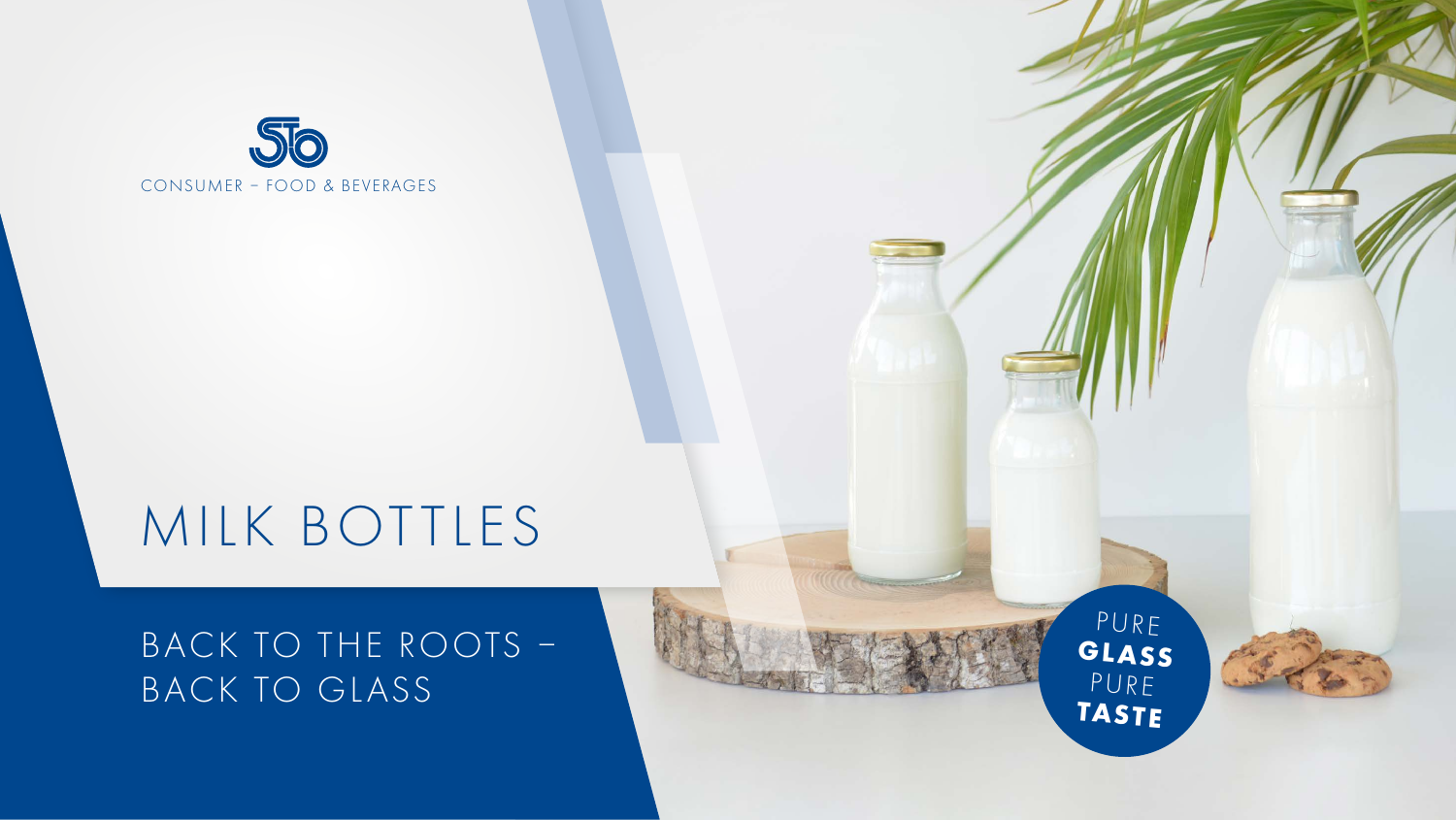# MILK BOTTLES

### WE ARE CELEBRATING THE COMEBACK OF GLASS MILK BOTTLES - IN THEIR TRADITIONAL SHAPE BUT LIGHTER THAN EVER BEFORE.

THESE ARE THE REASONS, WHY EVERY CONSUMER SHOULD CHOOSE MILK IN A GLASS BOTTLE:



#### SUSTAINABILITY

Glass is fully recyclable and can be recycled in a close loop repeatedly without losing quality.

 $\bullet$ 

#### APPEARANCE

The milk bottle remains unchanged in its simple but beautiful shape. This certainly brings back child hood memories!  $\bullet$ 

#### TASTE

Tasteless, odourless and inert – these properties of glass allow us to enjoy the taste of milk unaffected and pure.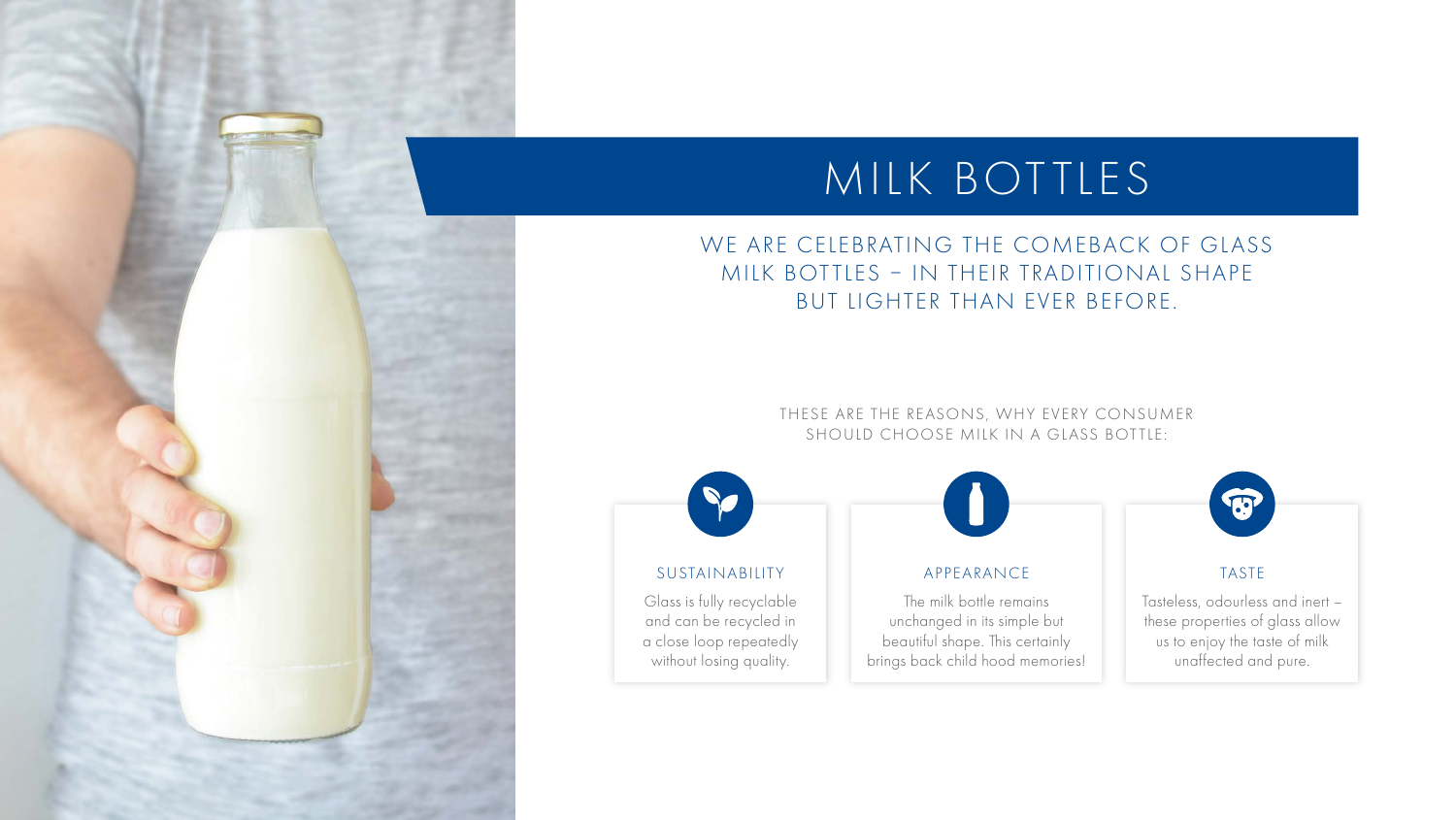## ONE STOP SHOP

### WE OFFER YOU AN ALL-ROUND SERVICE ACCORDING TO YOUR INDIVIDUAL NEEDS



#### HIGH QUALITY GLASS

The production of high-quality jars and bottles is our core strength. We pay strict attention to the compliance with international quality guidelines like ISO 9001 and the BRC Food packaging standard.



#### BESPOKEN CUSTOMER SOLUTIONS

Individuality is more important than ever to stand out from the mass. Take advantage of the numerous decoration techniques and add value to your product!



#### SUITABLE CAPS & CLOSURES

We are aware of the requirements of the dairy industry and are pleased to support you with the appropriate closure systems, united under the general goal of protecting your product as best as possible.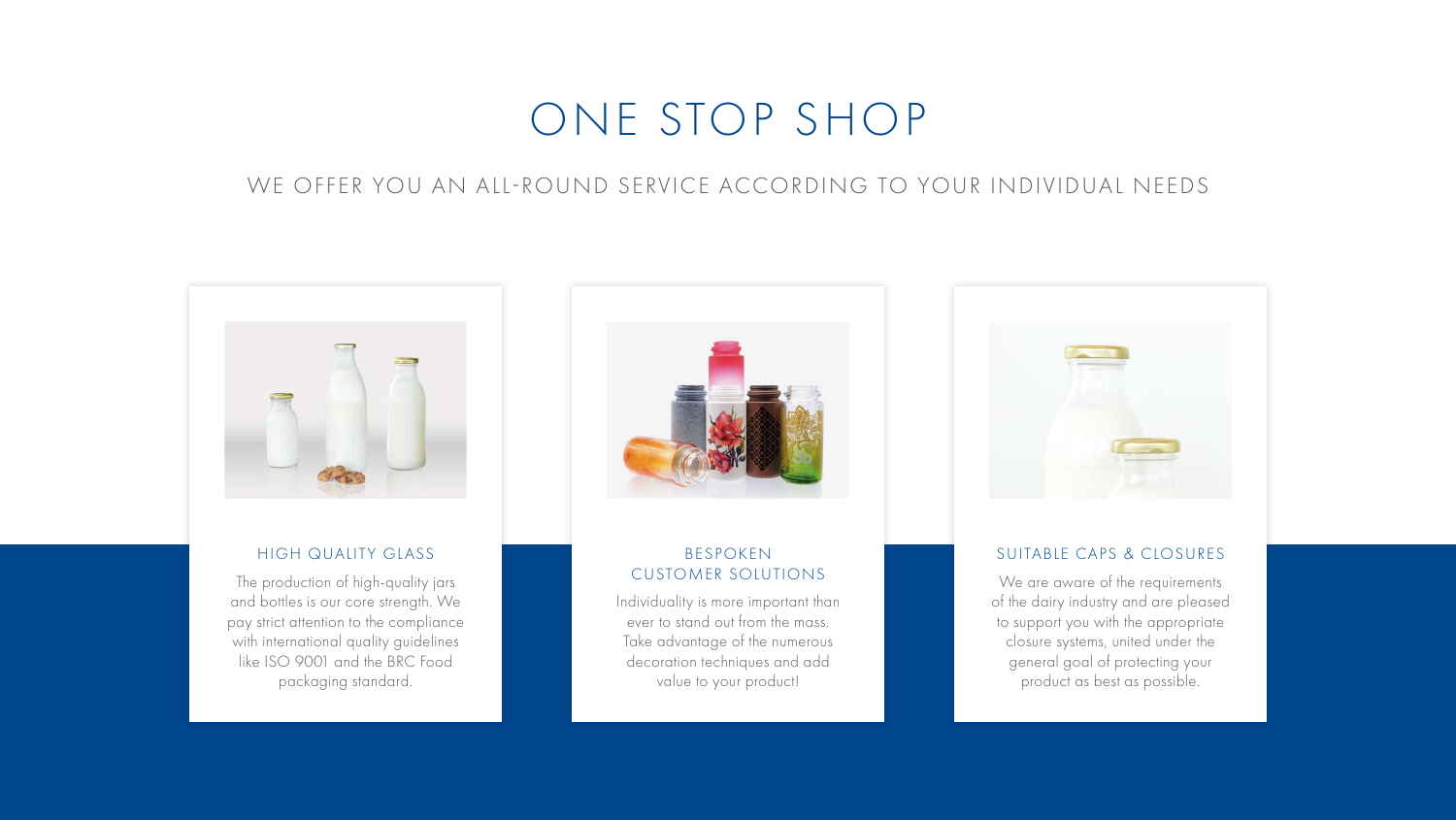# LIGHTWEIGHT BOTTLES

### THE SUSTAINABLE ALTERNATIVE

LIGHTWEIGHT GLASS PACKAGING MEETS THE INCREASED REQUIREMENTS FOR PERFORMANCE, ECONOMY AND ECOLOGY.

- reduced transport weight
- reduced energy consumption in transport
- v reduced raw materials
- $\blacktriangleright$  reduction in CO<sub>2</sub> emissions
- reduced costs
- ◆ no loss of strength & stability
- easy carrying for consumers

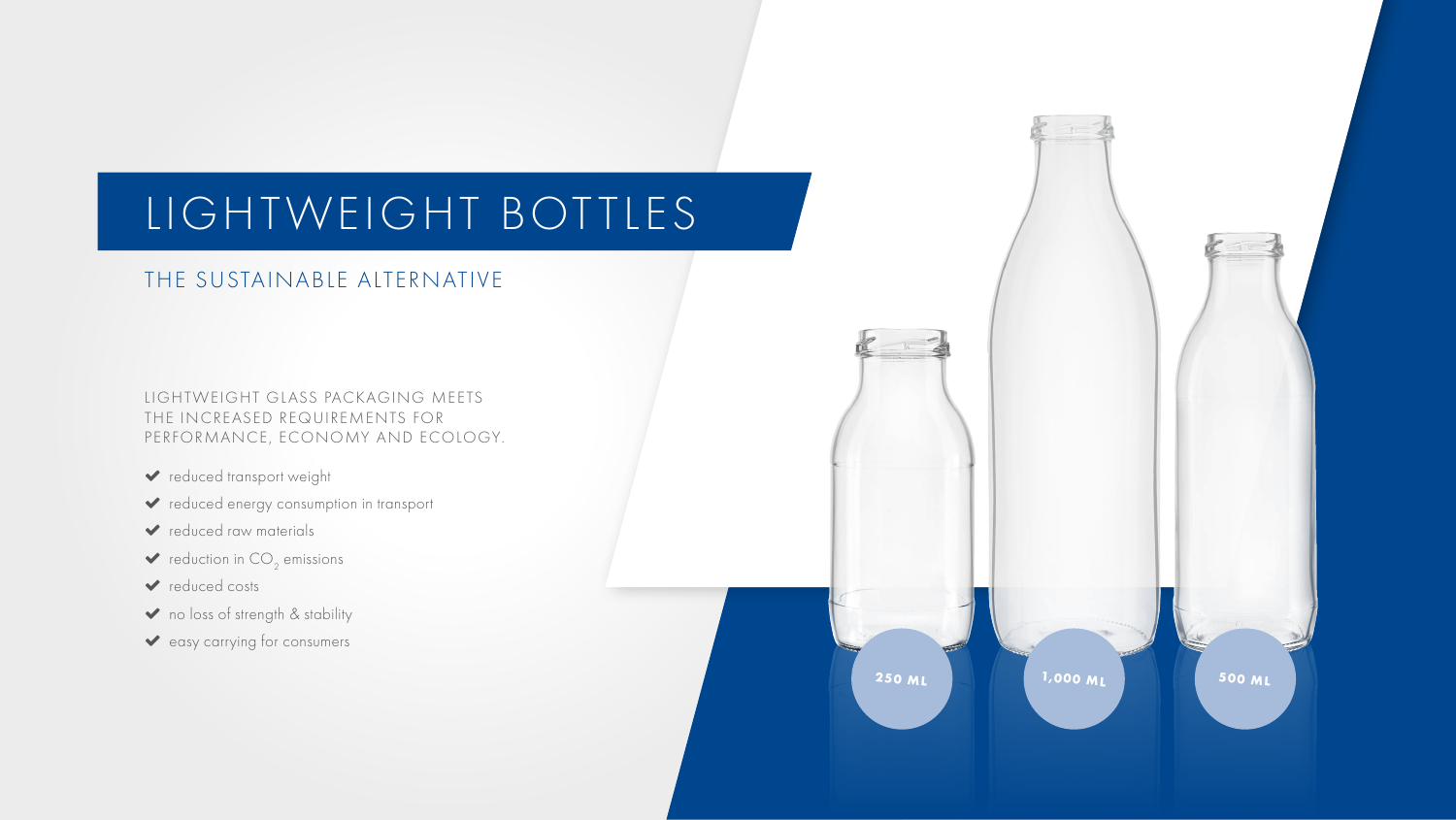## ARTICLES

## THE BEST PACKAGING FOR THE PERFECT FOOD PRODUCTS





| Article-No.                        | 61251      | 61251      | 61251      |
|------------------------------------|------------|------------|------------|
| Volume (ml)                        | 250        | 500        | 1,000      |
| Weight~ (g)                        | 137.8      | 200        | 261.2      |
| I<br>Height (mm)                   | 165        | 280        | 370        |
| Diameter (mm)<br>$\leftrightarrow$ | 62.7       | 71.8       | 86         |
| Neck finish                        | TO 43 reg. | TO 43 reg. | TO 43 reg. |

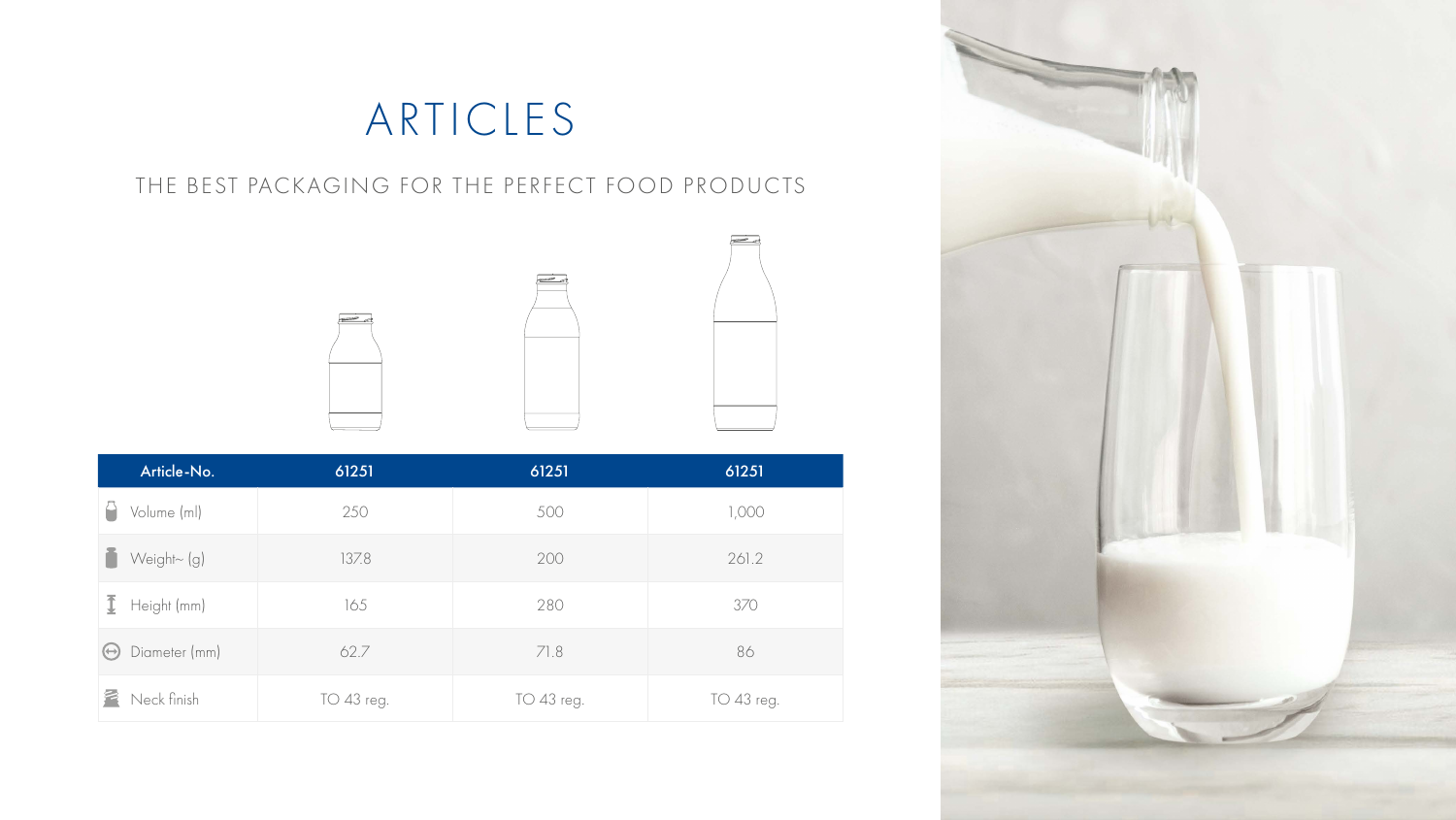#### 1. SMOOTHIE

The large twist-off neck enables easy pouring not only juice but also thicker smoothies. The 250 ml bottle is the perfect packaging for a quick smoothie on the go.

#### 2. JUICE

The bottles are ideal for preserving fruity specialties. With the different sizes, you can offer your customers exactly the right amount of juice for each everyday situation.

#### 3. SAUCES & DRESSINGS

Piquant, sweet, spicy, hot or cold – Glass bottles are ideal for sauces or dressings due to their high heat resistance. Thanks to the practical twistoff neck finish, consumers can easily reseal their bottles and store them for their next use.